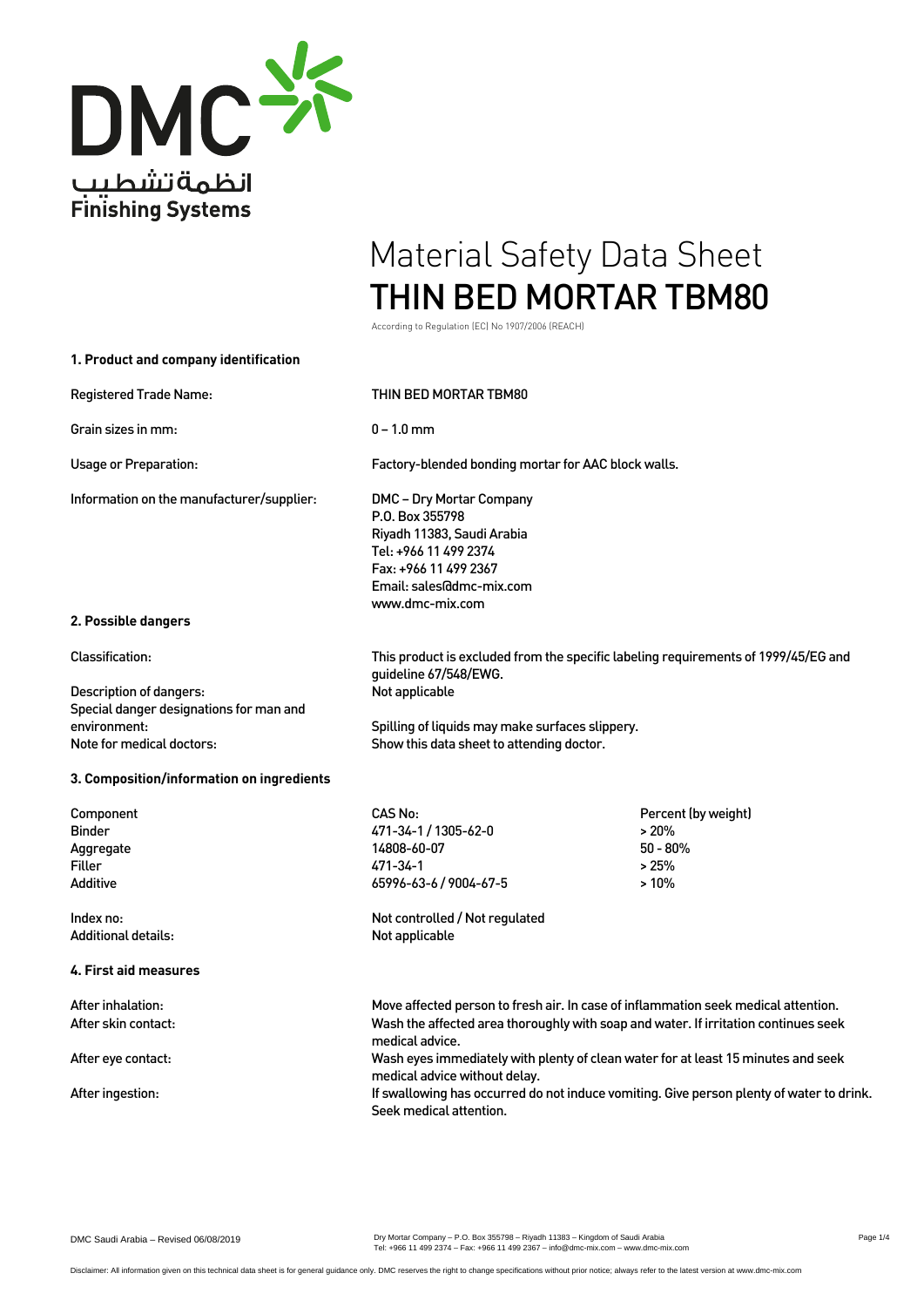

According to Regulation (EC) No 1907/2006 (REACH)

#### **5. Fire-fighting measures**

Firefighting protective equipment: Not applicable

#### **6. Accidental release measures**

### **7. Handling and storage**

Notes for fire and explosion protection: Non-combustible

Additional designation of the storage

## **8. Exposure controls/personal protection**

Technical protective measures: No special measures required Limits of exposure: not applicable Components which have to be monitored according to limits based on the workplace: Not applicable Additional notes according to limits: Not applicable

**Personal protection** Respiratory protection: apply in a well ventilated space **9. Physical and chemical properties**

Physical state: liquid Odour: Contract Contract Contract Contract Contract Contract Contract Contract Contract Contract Contract Contract Contract Contract Contract Contract Contract Contract Contract Contract Contract Contract Contract Contract **Change in state:**

General information: Not applicable. This product is non-combustible. Also there is no special risk by its preparation or the comprised elements. Exposure hazards: Do not release material into water drains.

Personal precautions:  $\blacksquare$  Avoid contact with skin, eyes and clothing Environmental precautions: Prevent contamination of surface water. Methods of cleaning: Add absorbent sand to recover liquified material. Keep children away from clean up operations. Dispose to a place authorized to accept builder's waste.

Notes for safe handling: When handling containers due regard should be paid to Manual Handling Operations Regulations. Use only safety approved handling equipment. Risks at preparation: None if handles according to instructions. Storage space and vessel requirements: Store in a cool, dry place away from direct sunlight. Information for combined storage: All DMC products may be stored together, or in a combined warehouse for dry mortar products. Do not place liquid components on top of dry mortar products.

requirements: Do not store below 5 degree Centigrade Storage classifications: TRGS510 Class 12, non combustible liquid material

Measures of safety and hygiene: Observe all standard industrial hygiene measures Eye protection: Wear safety glasses with side shields to protect against eye contact. Hand protection: Wear suitable protective gloves in order to minimize skin contact. Body protection: Wear general purpose work overall to protect skin from irritation.

Appearance: White/grey powder

Boiling point: Not expedient; It's a mineral product

DMC Saudi Arabia – Revised 06/08/2019

Dry Mortar Company – P.O. Box 355798 – Riyadh 11383 – Kingdom of Saudi Arabia Tel: +966 11 499 2374 – Fax: +966 11 499 2367 – info@dmc-mix.com – www.dmc-mix.com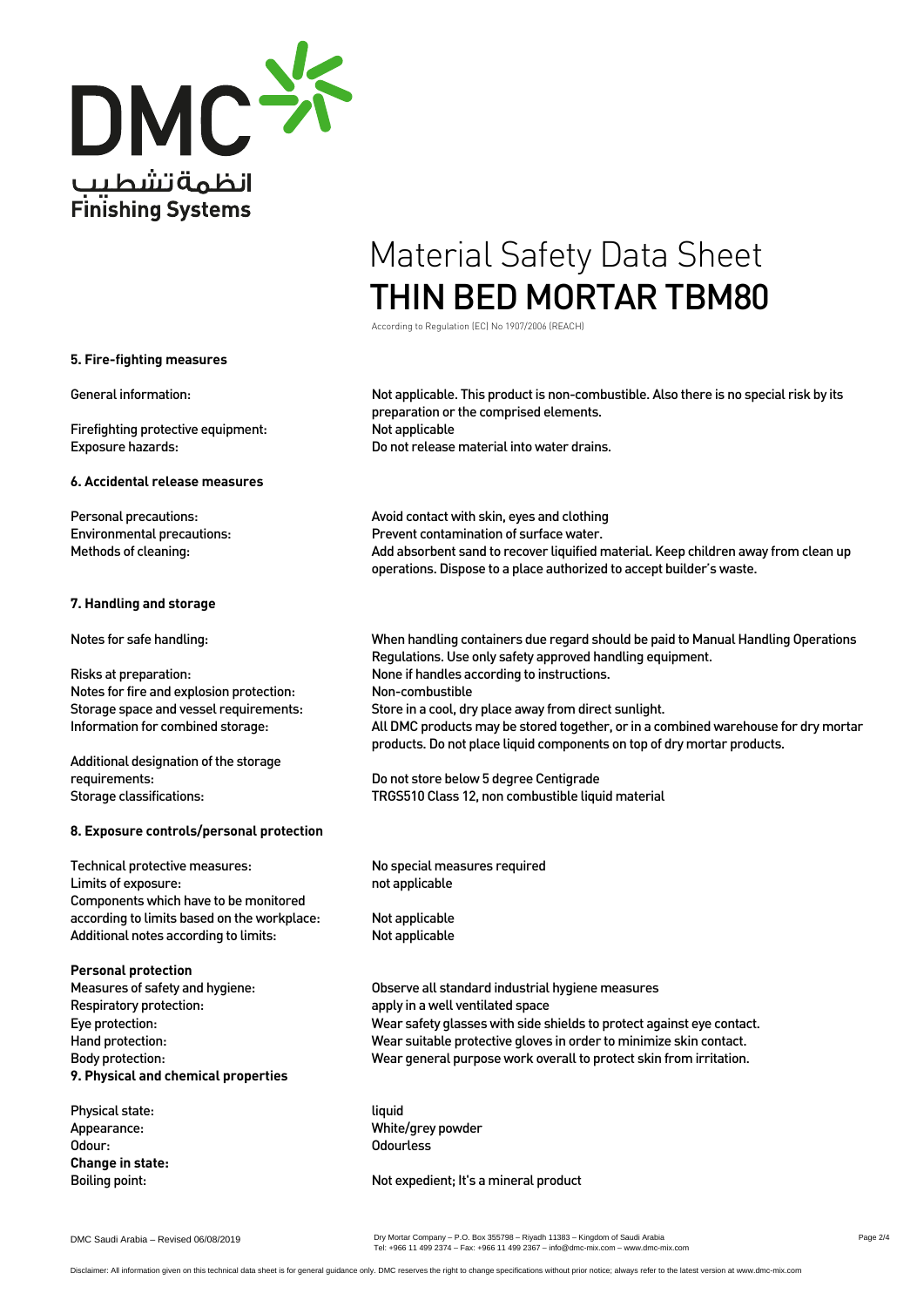

According to Regulation (EC) No 1907/2006 (REACH)

Melting point: Approx. 1200°C (1650°F), published values of container glass ph-value: 8-11 (20°C / 100g/L in 1L of water), pH-meter<br>Danger of dust explosion: 11 on the same of the mormal handling procedures no hazard when normal handling procedures are observed

Vapour density:<br>N-octanol-water partition coefficent: Not definable; adipic insolvable solid

Ingestion: Interestion: Interestion of the mouth, trachea, stomach and intestines may appear.

Information for degradation: Biological non-degradable as of mineral origin

Softening point: Not applicable Flashpoint: Non-combustible Explosion limit:<br>
Vapour pressure: Not applicable<br>
Vapour pressure: Vapour pressure: Specific gravity: **1050KG**/m<sup>3</sup> (±100KG) Solubility in water: can be diluted with water **Additional information** Viscosity: Not applicable N-octanol-water partition coefficent:

## **10. Stability and reactivity**

Stability:<br>Conditions to avoid (stability):<br>Conditions to avoid (stability):<br>Conditions to avoid (stability): Conditions to avoid (stability): Incompatibility (material to avoid): None known Hazardous decomposition or by-products: None

## **11. Toxicological information**

Acute toxidity (LD50/LC50): RTECS unavailable Inhale: None known Skin contact: Not applicable Sensitisation: None known Eye contact: International management of the contact: Irritations may appear CMR effects (carcinogenity, mutagenity and toxidity for reproduction): None known Subacute or chronic toxidity: None known Repeated dose toxidity: None known

## **12. Ecological information**

Mobility in the soil: Not applicable Exotoxic effects: Not applicable